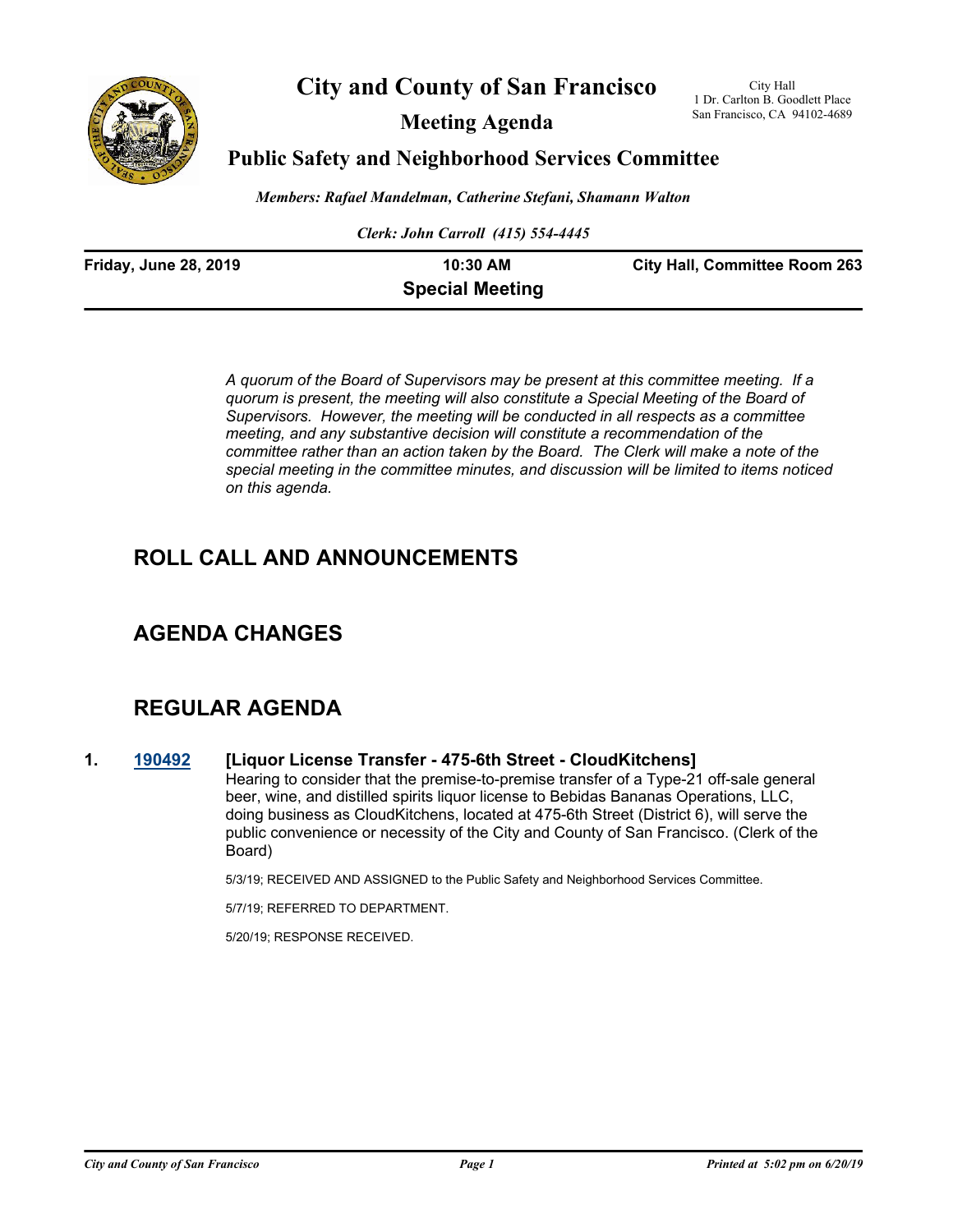#### **2. [190722](http://sfgov.legistar.com/gateway.aspx?m=l&id=34844) [Hearing - Status of Worker Rights in California's Gig Economy] Sponsors: Mandelman; Mar, Peskin, Fewer, Walton, Brown and Haney** Hearing on the current state of worker rights in California's gig economy, and to analyze the potential impacts of the 2018 California Supreme Court's Dynamex decision and California State Assembly Bill 5 on worker rights; and requesting the Office of Labor Standards and Enforcement to report.

6/18/19; RECEIVED AND ASSIGNED to the Public Safety and Neighborhood Services Committee.

## **ADJOURNMENT**

## **LEGISLATION UNDER THE 30-DAY RULE**

*NOTE: The following legislation will not be considered at this meeting. Board Rule 3.22 provides that when an Ordinance or Resolution is introduced which would CREATE OR REVISE MAJOR CITY POLICY, the Committee to which the legislation is assigned shall not consider the legislation until at least thirty days after the date of introduction. The provisions of this rule shall not apply to the routine operations of the departments of the City or when a legal time limit controls the hearing timing. In general, the rule shall not apply to hearings to consider subject matter when no legislation has been presented, nor shall the rule apply to resolutions which simply URGE action to be taken.*

#### **[190710](http://sfgov.legistar.com/gateway.aspx?m=l&id=34832) [Health Code - Food Preparation and Service Establishment Disclosures] Sponsor: Peskin**

Ordinance amending the Health Code to replace the requirement that food preparation and service establishments post a symbol issued by the Department of Public Health with a requirement to post a color-coded placard indicating whether the establishment has passed (green), conditionally passed (yellow), or failed (red) a health inspection; and clarifying some of the terminology pertaining to violations and remedies and penalties for same.

6/18/19; ASSIGNED UNDER 30 DAY RULE to the Public Safety and Neighborhood Services Committee.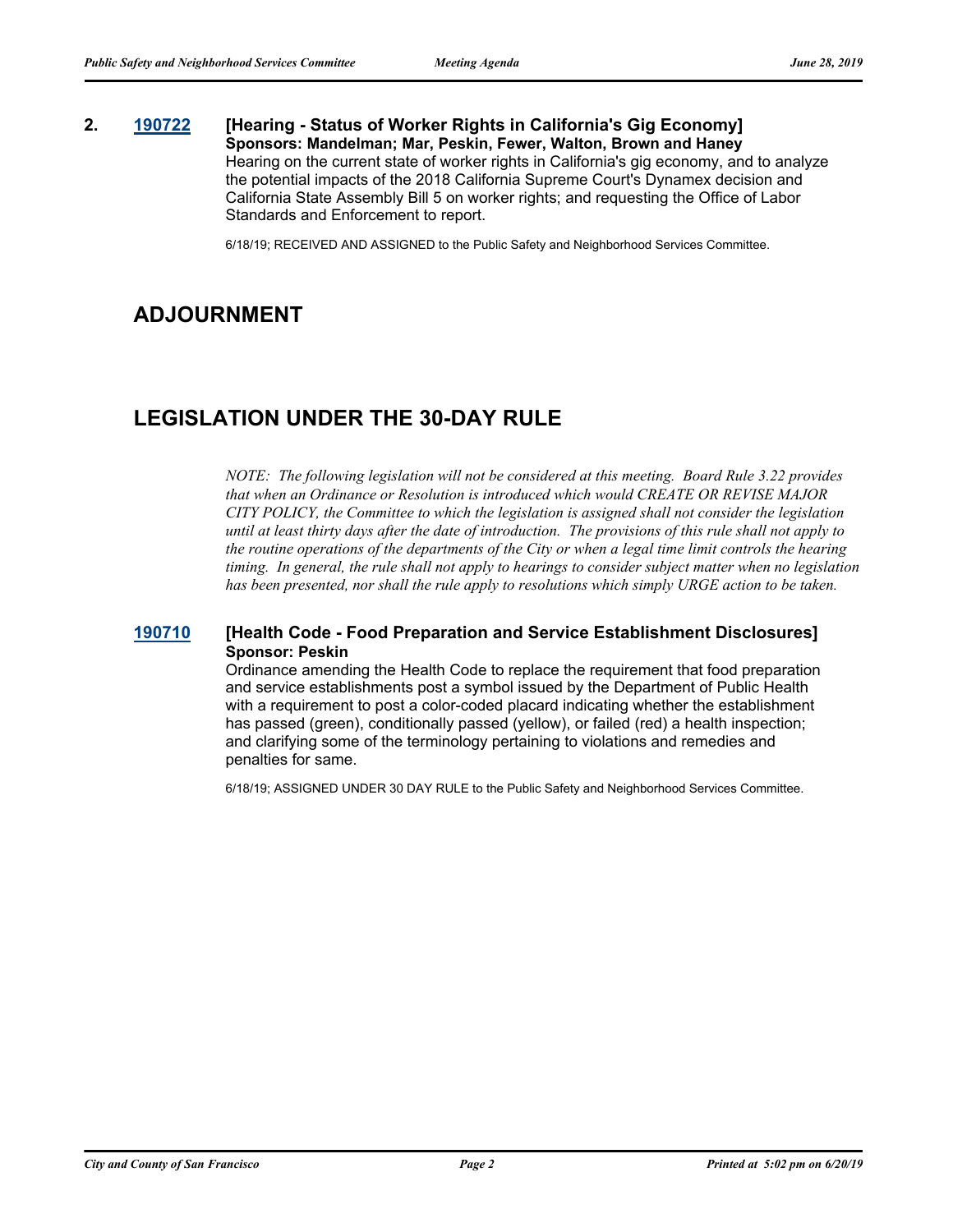## **Agenda Item Information**

Each item on the Consent or Regular agenda may include the following documents:

1) Legislation, 2) Budget and Legislative Analyst report,

3) Department or Agency cover letter and/or report, 4) Public correspondence

Items will be available for review at City Hall, 1 Dr. Carlton B. Goodlett Place, Room 244, Reception Desk.

## **Meeting Procedures**

The Board of Supervisors is the legislative body of the City and County of San Francisco. The Board has several standing committees where ordinances and resolutions are the subject of hearings at which members of the public are urged to testify. The full Board does not hold a second public hearing on measures which have been heard in committee.

Board procedures do not permit: 1) persons in the audience to vocally express support or opposition to statements by Supervisors or by other persons testifying; 2) ringing and use of cell phones, pagers, and similar sound-producing electronic devices; 3) bringing in or displaying signs in the meeting room; and 4) standing in the meeting room.

Each member of the public will be allotted the same maximum number of minutes to speak as set by the President or Chair at the beginning of each item or public comment, excluding City representatives, except that public speakers using interpretation assistance will be allowed to testify for twice the amount of the public testimony time limit. If simultaneous interpretation services are used, speakers will be governed by the public testimony time limit applied to speakers not requesting interpretation assistance. Members of the public who want a document placed on the overhead for display should clearly state such and subsequently remove the document when they want the screen to return to live coverage of the meeting.

IMPORTANT INFORMATION: The public is encouraged to testify at Committee meetings. Persons unable to attend the meeting may submit to the City, by the time the proceedings begin, written comments regarding the agenda items. These comments will be made a part of the official public record and shall be brought to the attention of the Board of Supervisors. Written communications should be submitted to the Clerk of the Board or Clerk of the Committee: 1 Dr. Carlton B. Goodlett Place, Room 244, San Francisco, CA 94102. Communications not received prior to the hearing may be delivered to the Clerk of the Board or Clerk of the Committee at the hearing and you are encouraged to bring enough copies for distribution to all of its members.

LAPTOP COMPUTER FOR PRESENTATIONS: Contact City Hall Media Services at (415) 554-7490 to coordinate the use of the laptop computer for presentations. Presenters should arrive 30 minutes prior to the meeting to test their presentations on the computer.

COPYRIGHT: System content that is broadcasted live during public proceedings is secured by High-bandwidth Digital Content Protection (HDCP), which prevents copyrighted or encrypted content from being displayed or transmitted through unauthorized devices. Members of the public who utilize chamber digital, audio and visual technology may not display copyrighted or encrypted content during public proceedings.

AGENDA PACKET: Available for review in the Office of the Clerk of the Board, City Hall, 1 Dr.Carlton B Goodlett Place, Room 244, or on the internet at http://www.sfbos.org/meetings. Meetings are cablecast on SFGovTV, the Government Channel 26. For DVD copies and scheduling call (415) 554-4188.

LANGUAGE INTERPRETERS: Requests must be received at least 48 hours in advance of the meeting to help ensure availability. Contact Peggy Nevin at (415) 554-5184. AVISO EN ESPAÑOL: La solicitud para un traductor debe recibirse antes de mediodía de el viernes anterior a la reunion. Llame a Peggy Nevin at (415) 554-5184. Paunawa: Ang mga kahilingan ay kailangang matanggap sa loob ng 48 oras bago mag miting upang matiyak na matutugunan ang mga hiling. Mangyaring tumawag ka sa (415) 554-5184.